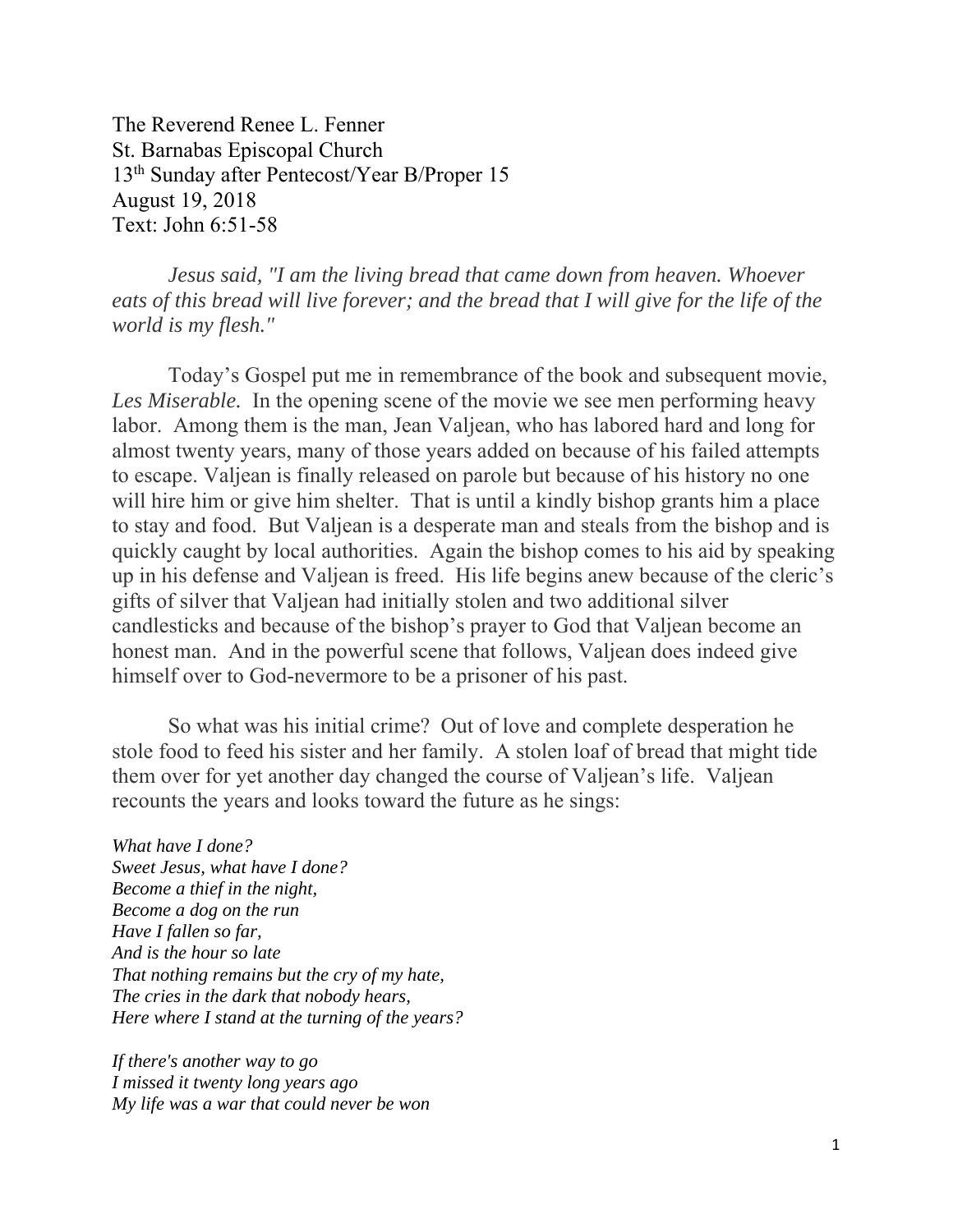*They gave me a number and murdered Valjean When they chained me and left me for dead Just for stealing a mouthful of bread* 

*Yet why did I allow that man To touch my soul and teach me love? He treated me like any other He gave me his trust He called me brother My life he claims for God above Can such things be? For I had come to hate the world This world that always hated me* 

*Take an eye for an eye! Turn your heart into stone! This is all I have lived for! This is all I have known!* 

 All for the want of bread was a man imprisoned for nearly twenty years. All for the want of bread was a life changed weighing in the bad and then good. A life changed forever.

We are fast closing in on the last passages that mark the unofficial season of bread.

 Only three weeks ago we began in the Gospel of John with Jesus miraculously feeding 5,000 people on a mountainside near the Sea of Tiberius. With a small boy's lunch of five loaves and two fish everyone was satisfied.

 The following week we witnessed as Jesus educated those who seemed to follow him from shore to shore not for what he taught or for who he was but because their stomachs were still empty. For he said to the crowds, "You are looking for me, not because you saw signs, but because you ate your fill of the loaves. Do not work for the food that perishes, but for the food that endures for eternal life…." "I am the bread of life. Whoever comes to me will never be hungry..."

 And last week, the crowds were at it again as they complained and questioned him, 'How can you say you are the bread come down from heaven when you are the son of Joseph and Mary? We knew them both!' And once again Jesus tried to explain that he is the bread of life, much different than the bread their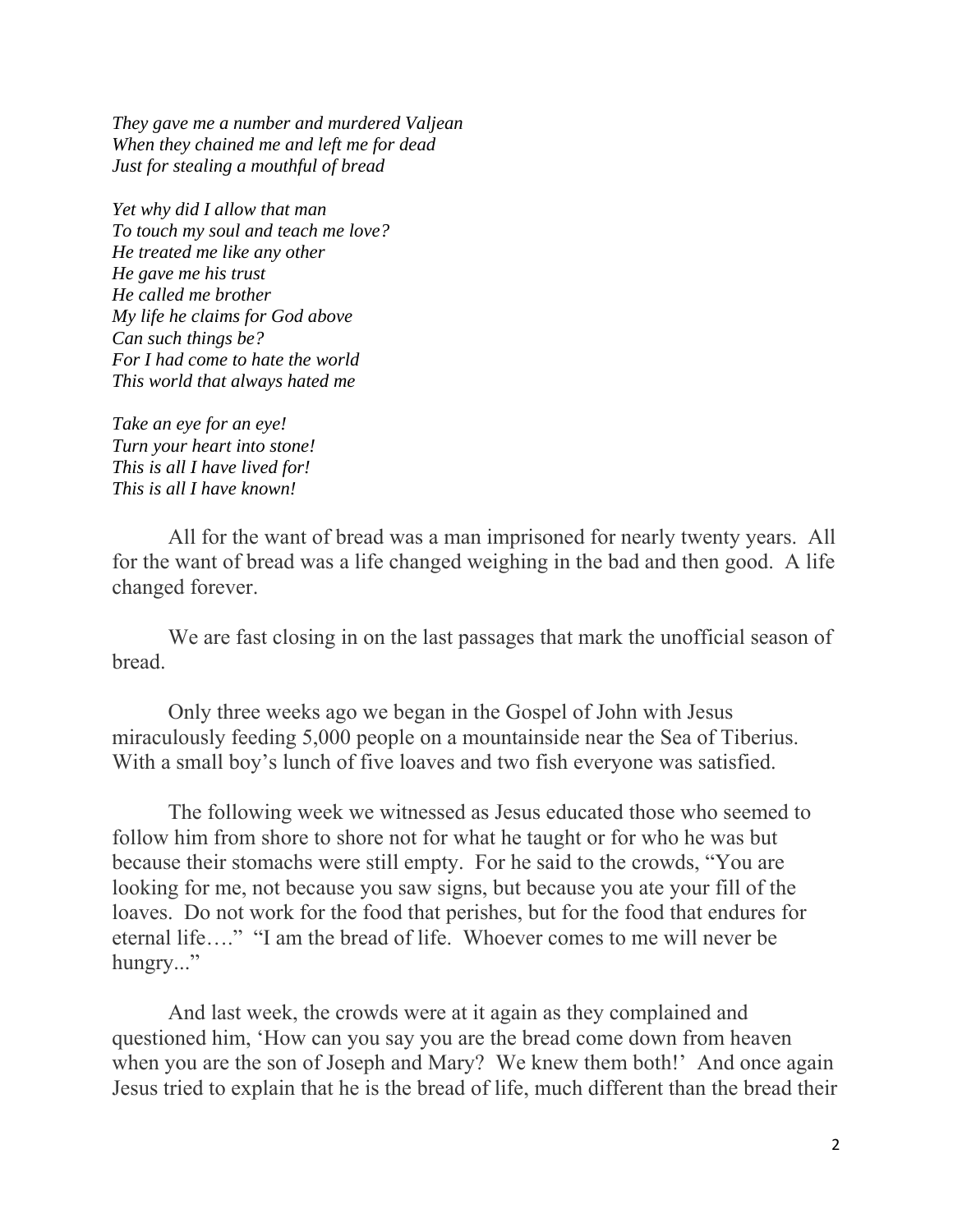ancestors ate in the desert. "I am the living bread that came down from heaven. Whoever eats of this bread will live forever."

 This morning Jesus picks up where he left off. "I am the living bread that came down from heaven," Jesus says. "Whoever eats of this bread will live forever; and the bread that I will give for the life of the world is my flesh." And in spite of his explanations the argument becomes, 'How can we eat of your flesh? Gross! What in the world are you telling us, sir?' It is beyond our sensibilities that Jesus didn't simply pack up his belongings and disappear from the scene altogether saying: 'Enough already! Let me find somebody who understands what I am saying!' But he didn't because he really wanted the crowd to get it. To get him. To understand that there is bread, living bread that goes beyond all earthly needs. That Jesus himself "is *the* bread that came down from heaven." That He is the Bread that changes lives. Living Bread that ensures life now and for all eternity. He would be all they would ever need-all that *we* would ever need in our lives.

 I vividly remember the days long past when my classmates and I prepared for our First Communion. The weeks of the priest and nuns teaching us in religion class that Jesus was very much present in the bread and in the wine. And that by eating and drinking Christ's Body and Blood, our lives were changed because he lives within us and we in him. They taught us that by receiving him we became "little Christs" ready to be God's helpmates in the world around us. Ready and able to feed both neighbor and stranger starving, starving, for love and compassion and forgiveness. Starving for peace, justice, equality, and a little more as Aretha Franklin sang: r-e-s-p-e-c-t. Much like Jesus himself, we were to be willing to do what was necessary to bring comfort and sustenance to those who cried out to be fed and nourished, clothed and sheltered. We were to become what we ate. It would be many years later that I heard the same thing said in a different way as quoted by St. Augustine of Hippo: "Believe what you see, see what you believe and become what you are: the Body of Christ."

 Even today the message is still the same. In the Eucharist God provides for our deepest hunger and our deepest needs. In Christ, God is providing the Bread of Life and the Cup of Salvation. Not the kind of meal that sustains us for a moment but a meal that sustains us for our journey and work in the world and for the fullness of life now and eternally with God.

 And there is another important side to this holy meal. We don't dine alone, we don't experience Jesus all by ourselves but in community. We all share in Christ's invitation to gather at his Holy Table. And by sharing this holy meal WE